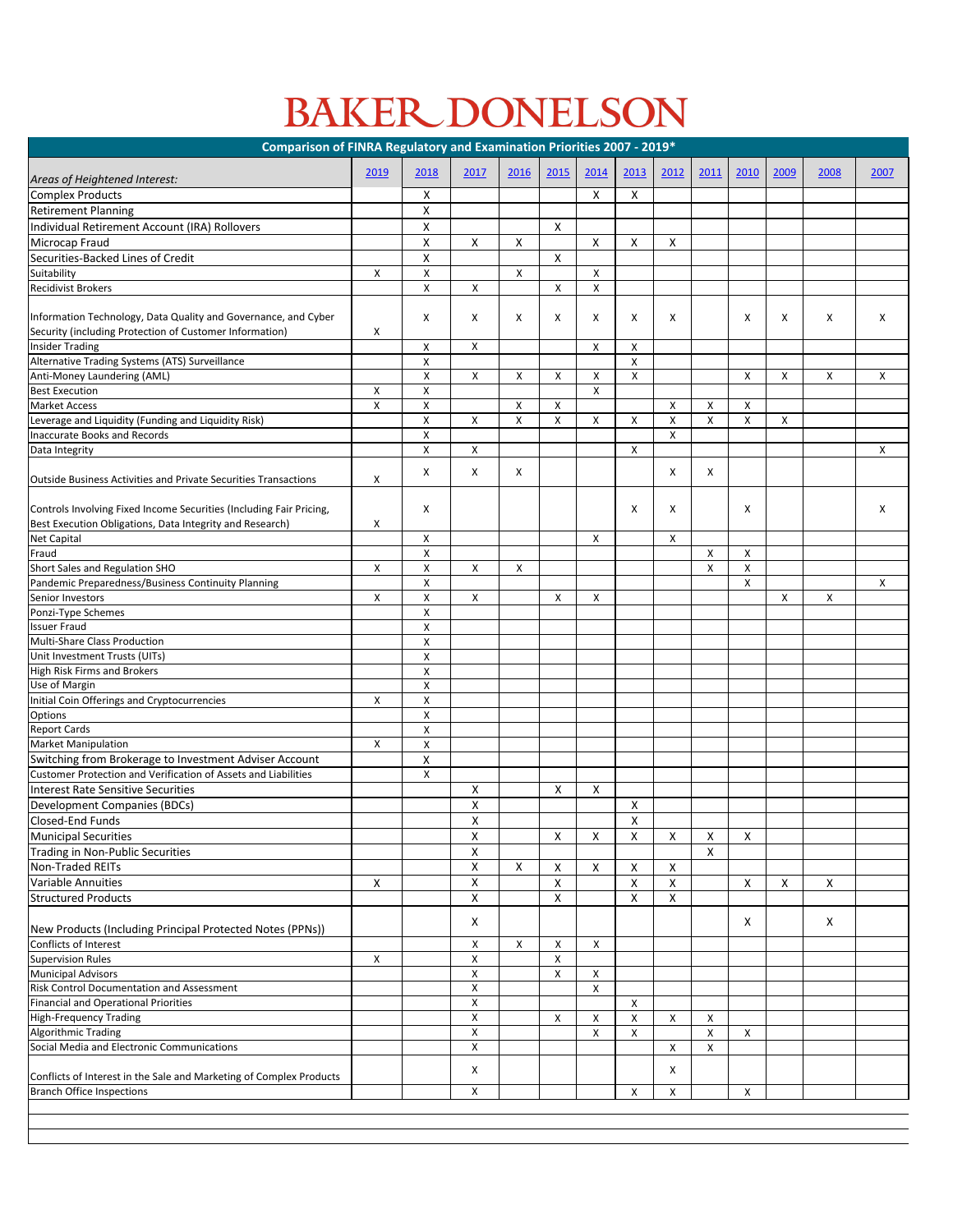## BAKER DONELSON

| Comparison of FINRA Regulatory and Examination Priorities 2007 - 2019*                                                     |   |  |                           |                           |                    |              |                    |                    |                           |   |                    |              |                           |
|----------------------------------------------------------------------------------------------------------------------------|---|--|---------------------------|---------------------------|--------------------|--------------|--------------------|--------------------|---------------------------|---|--------------------|--------------|---------------------------|
| <b>Branch Office Inspections</b>                                                                                           |   |  | X                         |                           |                    |              | X                  | X                  |                           | X |                    |              |                           |
| Order Audit Trail System (OATS) (Audit Trail Integrity)                                                                    |   |  | X                         | X                         | X                  | $\mathsf{x}$ |                    | $\pmb{\mathsf{X}}$ |                           | X | $\pmb{\mathsf{X}}$ | $\mathsf{X}$ | $\mathsf{X}$              |
| Integrity of Supervision and Internal Controls                                                                             |   |  | $\boldsymbol{\mathsf{X}}$ |                           | $\mathsf{X}$       |              |                    | $\pmb{\mathsf{X}}$ |                           |   | X                  | χ            |                           |
| Abusive Algorithms                                                                                                         |   |  | X                         |                           | X                  |              |                    |                    |                           |   |                    |              |                           |
| Supervisory Systems and Internal Controls Involving the Special Rules                                                      |   |  |                           |                           |                    |              |                    |                    |                           |   |                    |              |                           |
| for Municipal Securities                                                                                                   |   |  | X                         |                           |                    |              |                    | X                  |                           |   |                    |              |                           |
| <b>Vulnerable Customers</b>                                                                                                | X |  | X                         | $\boldsymbol{\mathsf{X}}$ |                    |              |                    |                    | $\boldsymbol{\mathsf{X}}$ |   |                    |              |                           |
| <b>TRACE Reporting</b>                                                                                                     |   |  | Χ                         |                           |                    |              |                    |                    |                           |   |                    |              | $\boldsymbol{\mathsf{X}}$ |
| <b>Suspicous Activity Monitoring</b>                                                                                       | X |  | X                         | X                         |                    |              |                    |                    |                           |   |                    |              |                           |
| Excessive Charges in New Bond Sales to Customers                                                                           |   |  | X                         | X                         |                    |              |                    |                    |                           |   |                    |              |                           |
| Product and service offerings                                                                                              |   |  | $\pmb{\mathsf{X}}$        |                           | $\pmb{\times}$     |              |                    |                    |                           |   |                    |              |                           |
| Firm Culture                                                                                                               |   |  |                           | X                         | X                  |              |                    |                    |                           |   |                    |              |                           |
| Initial Public Offerings (IPOs)                                                                                            |   |  |                           | X                         |                    | X            |                    |                    |                           |   |                    |              |                           |
| Long Duration Bond ETFs                                                                                                    |   |  |                           | X                         |                    | X            |                    |                    |                           |   |                    |              |                           |
| 529 College Savings Plan                                                                                                   |   |  |                           | X                         |                    |              |                    |                    |                           |   |                    |              |                           |
| General Solicitation and Advertising of Private Placements                                                                 |   |  |                           | $\boldsymbol{\mathsf{X}}$ |                    | X            |                    |                    |                           |   |                    |              |                           |
| Outsourcing                                                                                                                |   |  |                           | $\boldsymbol{\mathsf{X}}$ | X                  |              |                    | X                  |                           | Χ | X                  |              |                           |
| Fixed Income Prime Brokerage                                                                                               |   |  |                           | $\boldsymbol{\mathsf{X}}$ |                    |              |                    |                    |                           |   |                    |              |                           |
| Transmittal of Customer Funds                                                                                              |   |  |                           | X                         |                    |              |                    |                    |                           |   |                    |              |                           |
| Market Maker Net Capital Exemptions                                                                                        |   |  |                           | X                         |                    |              |                    |                    |                           |   |                    |              |                           |
| <b>Cross-Market Surveillance</b>                                                                                           |   |  |                           | X                         | X                  |              |                    |                    |                           | X |                    |              |                           |
| Internal Audit                                                                                                             |   |  |                           | X                         |                    |              |                    |                    |                           |   |                    |              |                           |
| Vendor Display Rule                                                                                                        |   |  |                           | X                         |                    |              |                    |                    |                           |   |                    |              |                           |
| <b>Client Onboarding</b>                                                                                                   |   |  |                           | X                         |                    |              |                    |                    |                           |   |                    |              |                           |
| Sales Charge Discounts and Waivers                                                                                         |   |  |                           | $\boldsymbol{\mathsf{X}}$ | $\pmb{\times}$     |              |                    |                    |                           |   |                    |              |                           |
| Exchange-Traded Products (Including Complex Products,                                                                      |   |  |                           |                           |                    |              |                    |                    |                           |   |                    |              |                           |
| Funds, and Notes)                                                                                                          |   |  |                           |                           | X                  |              | X                  | X                  | X                         |   |                    |              |                           |
| Minium Denomination Bonds                                                                                                  |   |  |                           |                           | X                  |              |                    |                    |                           |   |                    |              |                           |
| Alternative Mutual Funds                                                                                                   | X |  |                           |                           | $\pmb{\mathsf{X}}$ |              |                    |                    |                           |   |                    |              |                           |
| Floating-Rate Bank Loan Funds                                                                                              |   |  |                           |                           | X                  |              |                    |                    |                           |   |                    |              |                           |
| Due Diligence and Suitability of Private Placements                                                                        | Χ |  |                           |                           | $\pmb{\mathsf{X}}$ | Χ            |                    |                    |                           |   |                    |              |                           |
|                                                                                                                            |   |  |                           |                           |                    |              |                    |                    |                           |   |                    |              |                           |
| Supervision of Transmittals and Withdrawals of Customer Assets                                                             |   |  |                           |                           | х                  |              |                    |                    |                           | X |                    |              |                           |
| Order Routing Practices, Best Execution and Disclosure                                                                     |   |  |                           |                           | $\pmb{\mathsf{X}}$ |              |                    |                    |                           |   |                    |              |                           |
| Sales to Customers Involving FDIC-insured products                                                                         |   |  |                           |                           | X                  |              |                    |                    |                           |   |                    |              |                           |
| Putting customer interests first                                                                                           |   |  |                           |                           | Χ                  |              |                    |                    |                           |   |                    |              |                           |
| Frontier Funds                                                                                                             |   |  |                           |                           |                    | X            |                    |                    |                           |   |                    |              |                           |
| Residential Mortgage-Backed Securities                                                                                     |   |  |                           |                           |                    | X            |                    | X                  |                           |   |                    |              |                           |
| Long Duration Bond Funds                                                                                                   |   |  |                           |                           |                    | X            |                    |                    |                           |   |                    |              |                           |
| <b>Baby Bonds</b>                                                                                                          |   |  |                           |                           |                    | X            |                    |                    |                           |   |                    |              |                           |
| Long Duration Corporates (Particularly Zero Coupon or Bullet                                                               |   |  |                           |                           |                    |              |                    |                    |                           |   |                    |              |                           |
| Bonds)                                                                                                                     |   |  |                           |                           |                    | X            |                    |                    |                           |   |                    |              |                           |
| Securities Offered Through Private Placement and Private-Self                                                              |   |  |                           |                           |                    |              |                    |                    |                           |   |                    |              |                           |
|                                                                                                                            |   |  |                           |                           |                    | X            | X                  | X                  | X                         | X |                    |              |                           |
| <b>Offerings</b>                                                                                                           | X |  |                           |                           |                    |              |                    |                    |                           |   |                    |              |                           |
| <b>Emerging Market Debt</b><br>Qualified Plan Rollovers                                                                    |   |  |                           |                           |                    | Χ            |                    |                    |                           |   |                    |              |                           |
|                                                                                                                            |   |  |                           |                           |                    | X            |                    |                    |                           |   |                    |              |                           |
| Initial Public Offering Market                                                                                             |   |  |                           |                           |                    | X            |                    |                    |                           |   |                    |              |                           |
| <b>Crowdfunding Portals</b><br>Auditor Independence                                                                        |   |  |                           |                           |                    | X<br>Χ       |                    |                    |                           |   |                    |              |                           |
|                                                                                                                            | X |  |                           |                           |                    |              | Χ                  |                    |                           |   |                    |              |                           |
| Leveraged Loan Products<br>Commercial Mortgaged-Backed Securities (CMBS)                                                   |   |  |                           |                           |                    |              | X                  |                    |                           |   |                    |              |                           |
| <b>Automated Investment Advice</b>                                                                                         |   |  |                           |                           |                    |              |                    |                    |                           |   |                    |              |                           |
|                                                                                                                            |   |  |                           |                           |                    |              | Χ                  |                    |                           |   |                    |              |                           |
| <b>Guarantees and Contingencies</b><br>Options Origin Codes                                                                |   |  |                           |                           |                    |              | $\pmb{\mathsf{X}}$ |                    |                           |   |                    |              |                           |
| Large Option Position Reporting (LOPR)                                                                                     |   |  |                           |                           |                    |              | Χ<br>Χ             |                    |                           |   |                    |              |                           |
|                                                                                                                            |   |  |                           |                           |                    |              | X                  |                    | X                         |   |                    |              |                           |
| High-Yield Investments                                                                                                     |   |  |                           |                           |                    |              |                    |                    |                           |   |                    |              |                           |
|                                                                                                                            |   |  |                           |                           |                    |              | X                  | X                  | X                         | X |                    |              |                           |
| Margin-Lending and Custody of Assets Collateralizing Margin Loans<br>Unregistered Securities Acquired in Secondary Markets |   |  |                           |                           |                    |              |                    |                    |                           |   |                    |              |                           |
|                                                                                                                            |   |  |                           |                           |                    |              |                    | X                  |                           |   | X                  |              |                           |
| (Including Resales of Restricted Securities)                                                                               |   |  |                           |                           |                    |              |                    |                    |                           |   |                    |              |                           |
| Church Bonds                                                                                                               |   |  |                           |                           |                    |              |                    | X                  |                           |   |                    |              |                           |
| <b>Promissory Notes</b>                                                                                                    |   |  |                           |                           |                    |              |                    | $\pmb{\mathsf{X}}$ |                           |   |                    |              |                           |
| Life Settlements                                                                                                           |   |  |                           |                           |                    |              |                    | $\pmb{\times}$     |                           | X |                    |              |                           |
|                                                                                                                            |   |  |                           |                           |                    |              |                    |                    |                           |   |                    |              |                           |